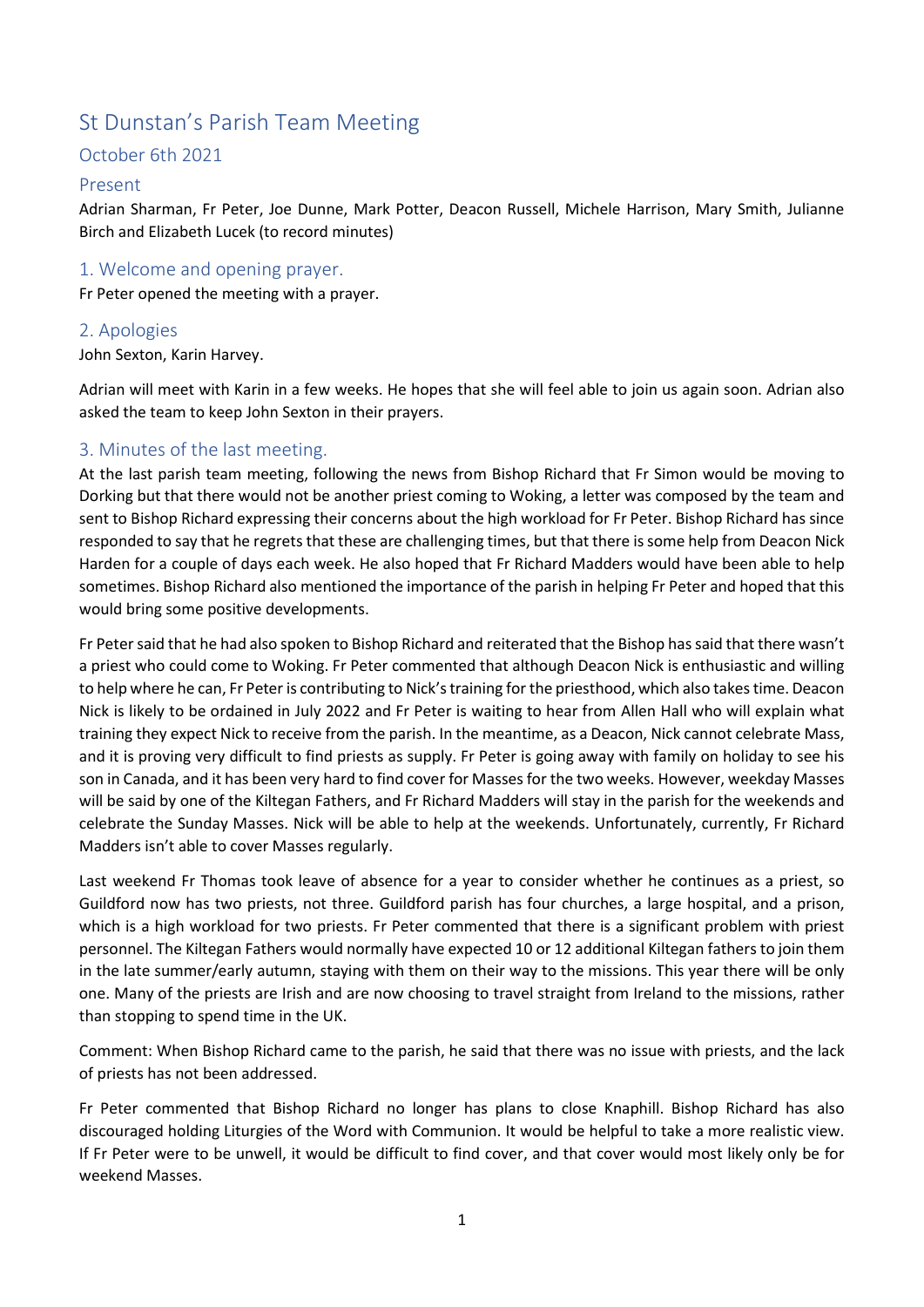Comment: The next step would be to write to Archbishop John Wilson.

Fr Peter suggested that nothing be done immediately, and that the parish team should wait for a week or so to find out what actions might be taken in reaction to Fr Thomas leaving Guildford parish.

Comment: Bishop Richard is visiting St Dunstan's School next week. It was suggested that the bishop might be reminded about the shortage of vocations. One seminarian at Arundel has also asked for time to consider his position, and he might not return to the Diocese of Arundel and Brighton, but might instead enter a religious order, so another person who was hoped to join the diocese as a priest now looks unlikely to do so.

Question: What is the procedure for Fr Peter to take holiday and go away?

Fr Peter replied that he has notified Bishop Richard that he is going away and given him the details of the cover that he has arranged. He aimed to present Bishop Richard with a solution, not a problem, but it doesn't mean that the problem doesn't exist.

Mary reminded the team of the ethos of Diving Renovation, which concentrates on encouraging parishioners to do what they can, leaving the priest to do those things that only they can do – e.g. celebrate Mass, Sacrament of Reconciliation, Anointing of the sick and so on. It would be helpful if these ideas could become better appreciated by parishioners, to encourage them to help within the parish and to make their expectations more realistic about those things that Fr Peter is able to do in addition to his priestly activities. The workload over the last few weeks has been particularly high, with many funerals, including three on consecutive days in the last week. Although a Requiem Mass will normally replace the daily Mass, there is still a lot of preparation ahead of each service. The parish office is also extremely busy.

Fr Peter expressed his gratitude for the support from the parish office. He expressed his thanks to Deacon Russell, and to Deacon Nick who will help more within the parish as he gains experience. Fr Peter intends to ask Bishop Richard if he could release Nick from 4 days a week at Allen Hall, to allow him more time in the parish. Fr Peter commented that Bishop Richard does have the authority to give Nick more time in the parish, he could even ordain Nick at any time if it was felt to be appropriate. He also said that Bishop Richard could consider whether every parish is necessary, given that closing a parish would release much needed manpower. Fr Peter concluded by suggesting it would be useful to wait and see what changes Bishop Richard makes in response to the changes in the clergy at Guildford.

Adrian wished Fr Peter a good holiday, which was seconded by other members of the parish team.

#### 4. Parish Update

#### Quinquennial Report

Fr Peter: The Quinquennial Report has now been completed. It is required every 5 years and is largely concerned with health and safety. It did not raise any unexpected issues, and there are no major problems. Fr Peter has spoken to Pepe and Lynda Crosby about any issues raised which covers a list of actions which would be desirable but not essential (categories 3 and 4).

#### Water Pump Failure

Fr Peter reported on the failure of the water pumps on Monday night followed by torrential rain on Tuesday night which led to flooding of the car park. Fr Peter commented that there were no sandbags available should the church have been at risk, although on this occasion the church was not in immediate danger of being flooded. The tanks were pumped out on Tuesday night and an order has been put in for replacement capacitors to repair the pump. The total cost is nearly £2000, an unexpected cost, but thankfully the parish has funds to cover it.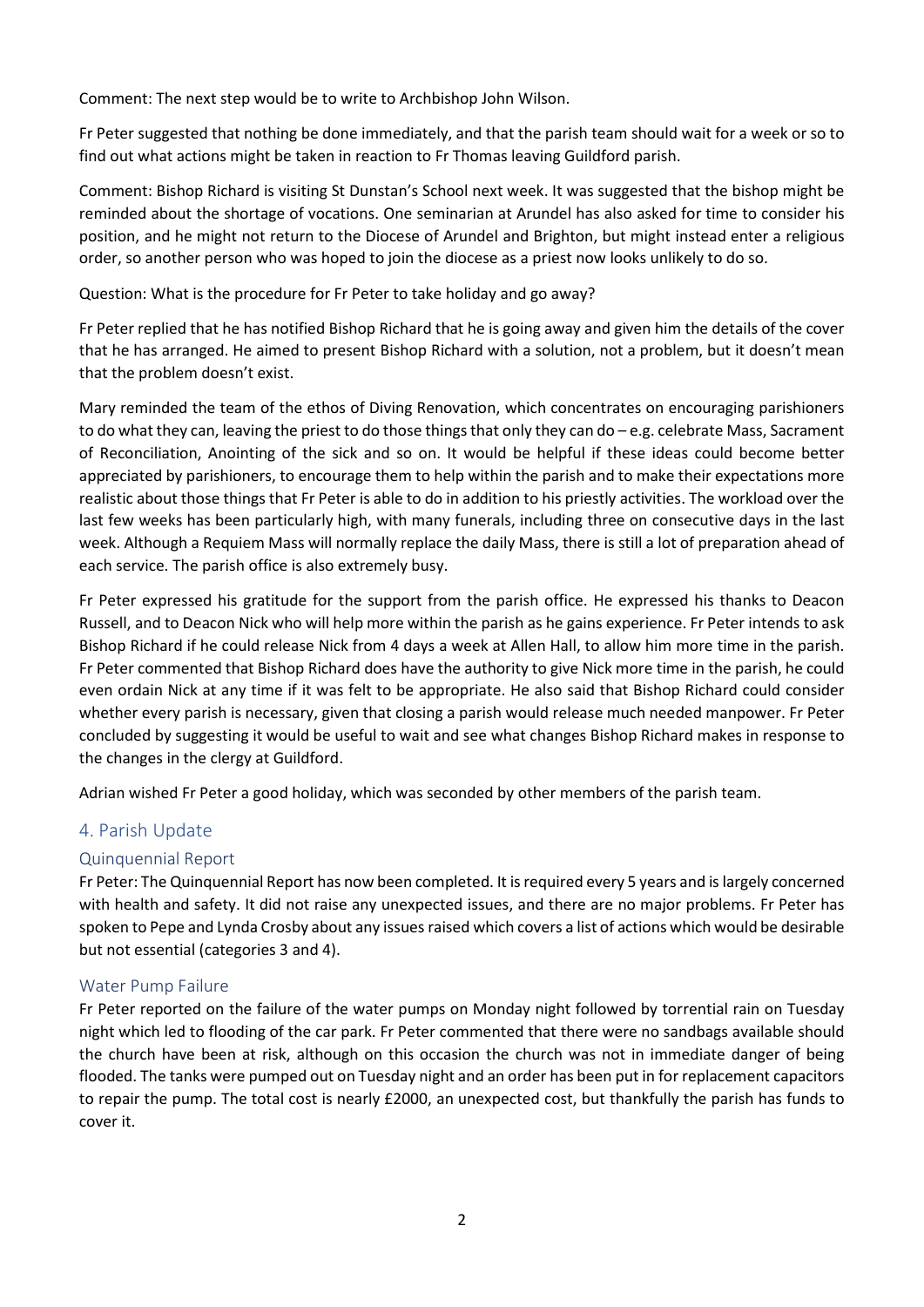## Return of groups/Covid

Church facilities are starting to be used again. Lynda Crosby, an unpaid volunteer who has dealt with Health and Safety over many years has volunteered to look after the practical aspects of groups meeting at the church. She organises Health and Safety and Covid risk assessments for organisations including the Catenians, Street Angels, the Octavians, and the Grandparents group. She meets with representatives of the groups to draw up Risk Assessments so that everyone coming to the church can be protected as well as possible.

Fr Peter reported that he has discussed the prospect of having a Christmas Fair this year with Jackie and Lynda. However, they concluded that it is not possible this year.

Jane Potter has decided that she will retire from running the Parent and Toddler group after 36 years. It is hoped that the group will reform soon with new volunteers.

Senior Lunches will not restart this year and other larger groups, for example Lent Lunches, will not restart until 2022.

Smaller groups, such as Needles and Craft and Film Club might start up again soon, although there are not yet many queries about this. Icon Painting is planned to restart following a Covid risk assessment. Parish life is returning, but at a small scale and low key, trying to make sure it is safe.

Mary Smith commented that following the long break because of Covid, many people are reconsidering whether they want to continue with the roles they had volunteered for before the pandemic – for example Toddlers' Prayers, Children's Liturgy, transport, church cleaning and parking. Although advice and support are still available, new personnel are needed. It can be quite a lot of work to think of people to approach to find new volunteers. Fr Peter asked how the parish office could be supported with this and asked whether more administration support should be planned.

Deacon Russell commented that the Baptism team that is currently running the baptism programme has almost no members of the original team, both Catechists and Welcomers to the baptism service. Lynda Crosby and Jackie Clements are currently doing the latter role.

Adrian Sharman suggested that Jane Potter is thanked for running the Parent and Toddler group. A note has been composed for the newsletter.

Adrian suggested that an appeal for volunteers be made, and Mary commented that she would like to put out a note at Mass for parishioners listing areas where help is needed, with the hope that people would volunteer. This would not be the Parish Census that has been discussed before, because not enough parishioners have yet returned to church as the Covid restrictions have been relaxed. Fr Peter is keen for this to happen soon. Mary will prepare a draft while Fr Peter is away and send it around to the parish team.

#### Synod Path

Pope Francis recently formally launched the two-year consultation process leading to the 2023 synod. Plans on how to respond to the synod path were discussed. Bishop Richard had mentioned that preparation might take place within Advent Groups. Mark Potter said that he could help to organise these groups. Fr Peter thanked Mark for this.

Fr Peter commented that the Deans had a meeting with Bishop Richard last Thursday, but although it is an important topic, there is not much information available yet.

#### Father Frank's memorial

Fr Peter gave an update on Fr Frank's memorial. There have been delays arising from Covid, lack of supplies and problems with personnel at the foundry, which have led to a 6-week delay in completion from mid to late January to sometime around Easter. A group from the parish went to see the finished statue, which is looking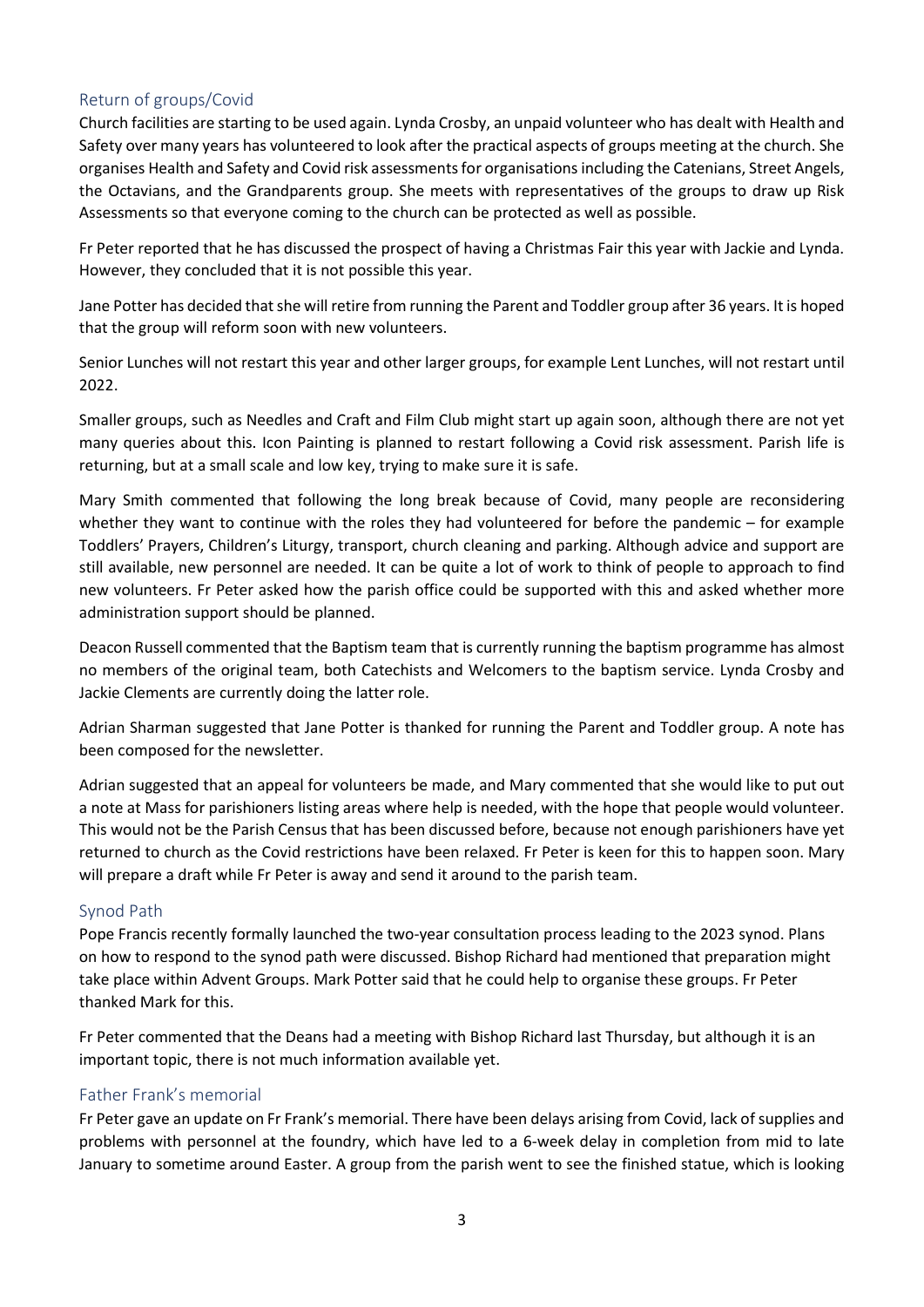good and is now ready to be forged. There is nothing to be done about the delay – it is necessary to wait for the foundry to open and for the works to take place.

#### CTIW/Refugees

Mark Potter: Mark attended a recently CTIW meeting which was particularly well attended. Mark spoke to Adrian Beavis, the new vicar of Christ Church in Woking, who has also found that many people who were previously involved in parish ministry have decided not to carry on – a similar situation to that at St Dunstan's. Mark commented that he had a meeting soon with Woking Borough Council for an update on refugees. Being able to settle Afghan refugees in Woking is dependent on them being found housing. Most refugees are already in the country but are staying in temporary accommodation. Two properties have been found in Woking and it is hoped that Afghan families will move in soon.

#### Street Angels

Mark Potter thanked Fr Peter for celebrating the Street Angels 10<sup>th</sup> Anniversary Service, which was arranged before Fr Simon left, and Mary Smith for support from the parish office. Fr Peter thanked Mark for thinking of St Dunstan's as the venue. Mark commented that the service was very well attended and there many VIPs, including the Mayor of Woking, the chief executive of Woking Borough Council and the member of parliament for Woking.

Mark Potter said that he has accepted the role of Modern Slavery Awareness Ambassador. Many people around the deanery are unaware that modern slavery is a significant issue. The ambassador role is educational, helping people understand the issue and appreciate the problem.

Fr Peter congratulated Mark, thanked him for accepting the role, and offered the support of the parish.

## 5. Finance – Joe Dunne

Joe Dunne circulated a spreadsheet of parish income and expenditure up to July  $31<sup>st</sup> 2021$ . There is some catching up to be done with the accounts, partly because Valerie Hamilton has sent some queries to the diocese and is waiting for a reply. The accounts for August 2021 are not quite closed. However, Joe commented that, from the accounts so far, he is expecting at surplus of around £23K (following a surplus of £17K last year). The parish is therefore again this year covering costs from current income, and not drawing from reserves (as was necessary in 2017/2018/2019). The situation might change as we move through the end of this year as parish life continues to recover and more activities take place, with their associated cost.

The parish is in a good position financially and can cover the initial cost of Fr Frank's memorial, with the aim of repaying the cost following a parish appeal. The parish is also, if necessary, able to hire additional clergy.

Building maintenance costs remain relatively low as the church was only completed in 2008

Ian White submitted a report on GiftAid income during the 9 months up to September 2021. The parish was fortunate to have made the last financial appeal in October/November 2019. The appeal reminded people to review their level of giving to the church – a few parishioners revised their standing orders down, but many increased them. It also encouraged people who were not giving by standing order to set one up, including GiftAid if possible, which significantly reduced the church's dependence on donations through the offertory plate on a Sunday. Parishes within the diocese who are heavily dependent on cash donations have struggled during the pandemic.

It is now two years since the last financial appeal, and Joe suggested considering whether it was time for another? It would be an opportunity for a gentle reminder to parishioners to review and modernise their gifts, as well as a chance to engage with new parishioners.

Mary Smith commented that since the start of the first lock down we have had 134 new families register with the parish. Unfortunately, it has not yet been possible to hold a 'new parishioners' evening.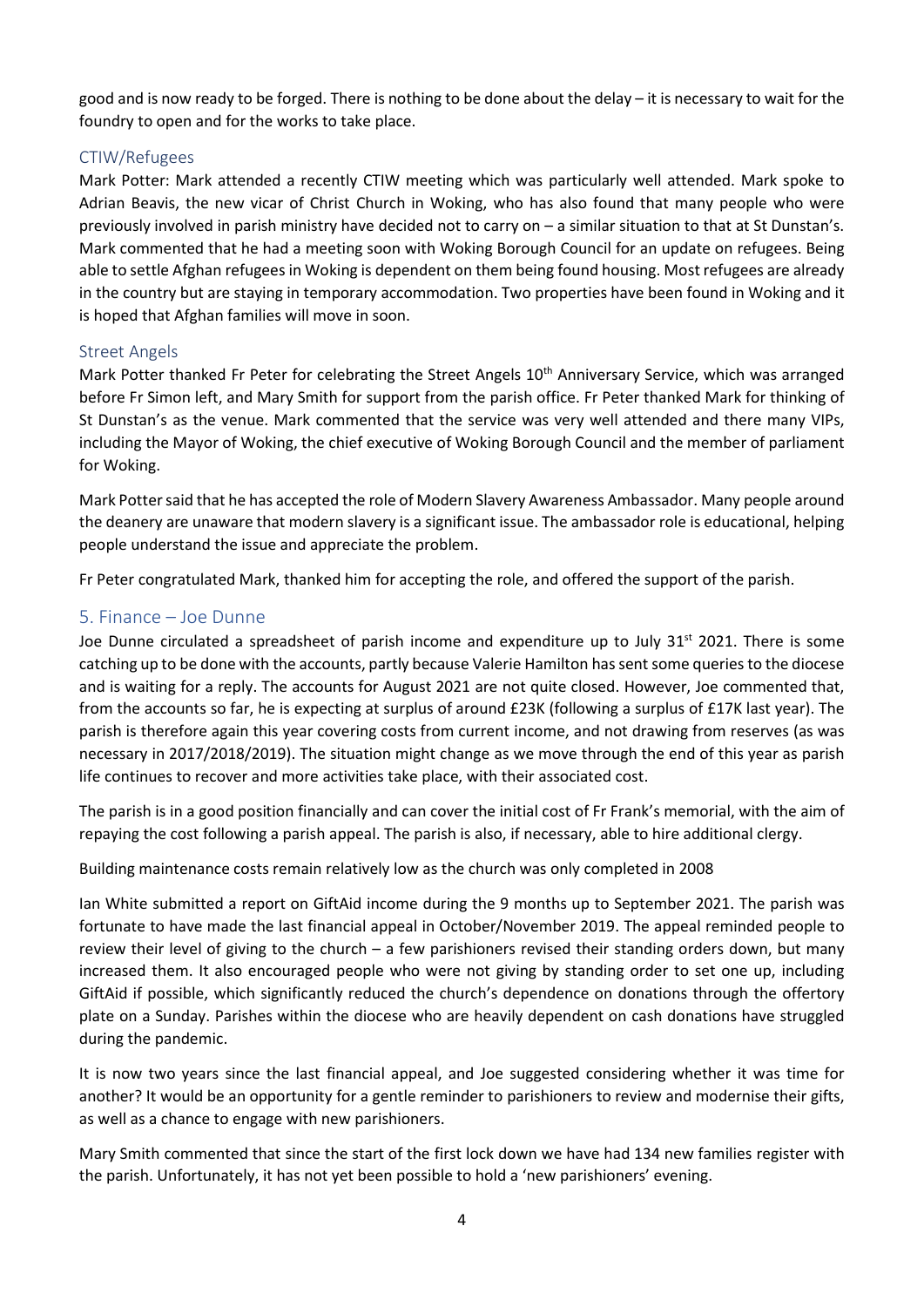Joe suggested that sometime early next year would be a good time for a new appeal.

Question: When will the Diocesan Levy be known for next year?

Joe replied that the diocesan levy is likely to increase, and the diocesan plan is for it to increase substantially. The levy this year is likely to be around £100K rather than £80K as over the last two years. The levy used to be dependent on the offertory collection over the last 3 years. However, as most parishes accounts now have their own system, it is possible to base the levy on the offertory for the previous year. A levy on property sales will also modify the total. Joe commented that the diocese is short of money, and Woking (along with Weybridge) is one of the larger, and financially successful parishes in the diocese.

## 6. Safeguarding

Adrian Sharman: Alan Blanchard is now responsible for Safeguarding within the parish. He is receiving notifications and he thanked the parish office for support over queries and information about DBS.

Fr Peter told the parish team that Lynda Crosby is involved in DBS and safeguarding for the parish. We received from Hove a list of around 300 names of people who had, at one time, needed a DBS check. Lynda met with Mary Smith and together they have been through this list to identify those people who are still active and who require a DBS check under the updated guidelines. They have identified only 30 or 40 people who need a DBS check, and it is proposed that these all be renewed in the new year over a few months. The records will be updated with a list of which parishioners are fulfilling which roles, why they need a DBS check, and when it was approved. As the rules have changed over the last two or three years this will mean that all checks will have been done according to the same rules. Lynda will liaise with Alan Blanchard on this. Care also needs to be taken if people move into different roles, that if it is a regulated activity that they have the necessary clearance.

#### 7. AOB

Adrian asked each member of the team if they had anything they wanted to raise or discuss.

Julianne Birch commented that if there is anything the school can do to support Fr Peter or the parish office, that they are happy to help.

Michele Harrison said that at SJB things were starting up again after the pandemic. Four Reflection Days at St Dunstan's Church will be held for year 7 children before Christmas. She thanked the parish office for helping arrange these. Michele also told the parish team that Mark Potter had helped arrange for a group of Street Angels to visit the school who are trained as school listeners, which will start this week. Michele thanked Mark for his help with this initiative.

It was commented that the number of adults volunteering at the church reflects the issue that young people are not yet returning to Mass. This is a problem nationwide. Michele thanked the parish for enabling the school to meet in church. Also Mary Packham, the St Dunstan's School Chaplain, will come over to meet the children who have moved from St Dunstan's to SJB this year.

Fr Peter commented how delighted he is that stronger links are being forged between the two schools, and that is good for parents to see cohesiveness between primary and secondary education.

Michele commented that Fr Peter comes to SJB to celebrate Mass before school on Friday mornings. The invitation has recently been extended to other priests in the Deanery, two priests have accepted the invitation and so Friday morning Mass will now be shared between the three priests.

## Date of the next meeting

It was proposed that in the light of the preparation needed for the Synod, the next meeting should be before Christmas, in early December. Meeting on a Thursday was discussed, but RCIA meetings should be avoided. Either December 9<sup>th</sup> or 16<sup>th</sup> was suggested. December 16<sup>th</sup> is normally the SJB Carol Service, but as it involves